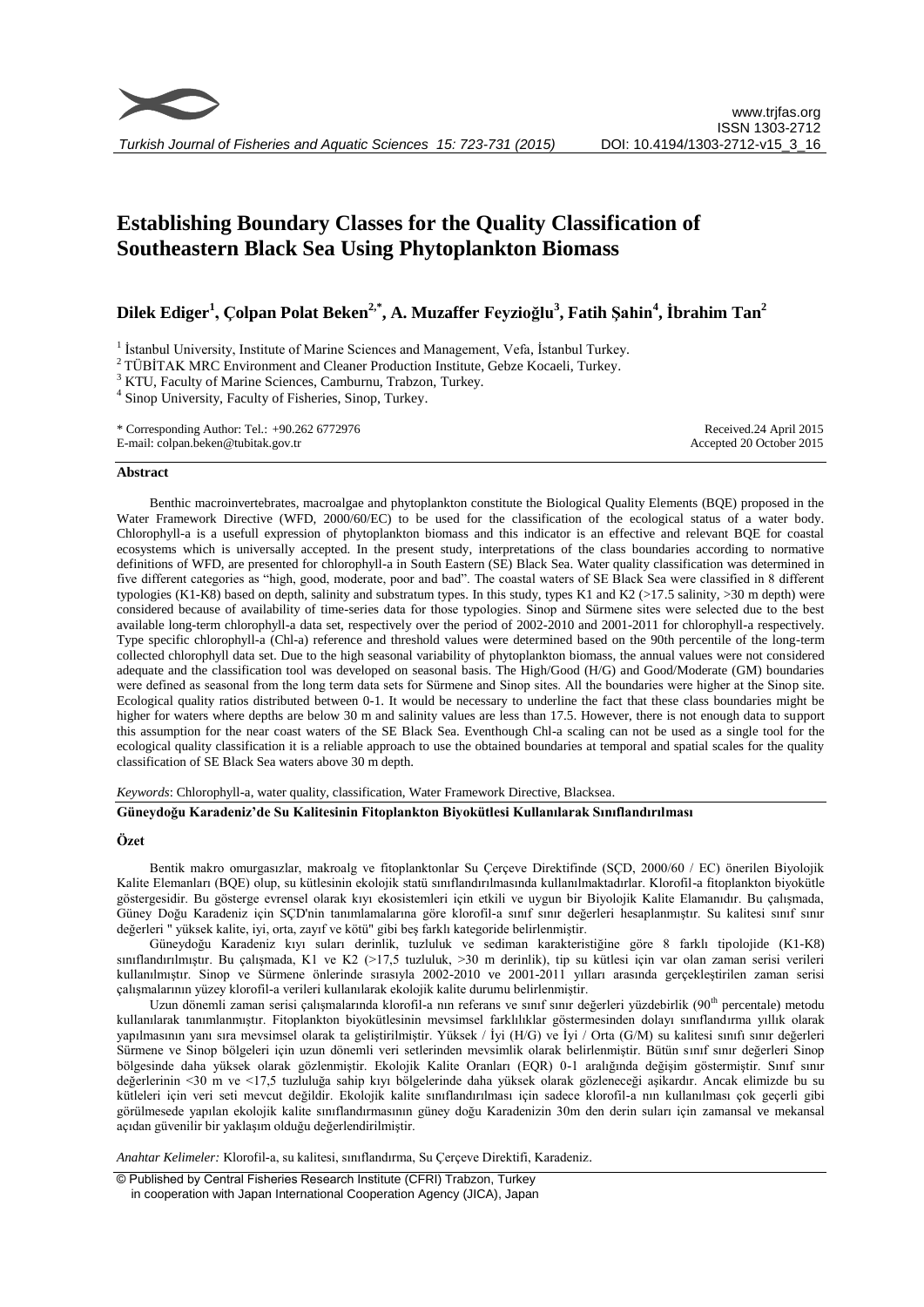# **Introduction**

Man-induced eutrophication started in the 1970"s and identified as a key ecological problem for coastal waters of Black Sea especially north-western part subjected to the influence of fresh water inputs (Moncheva, *et al*., 2002; Oleg *et al*., 2007; Oğuz and Velikova, 2010; Vasiliu *et al*., 2012).

Ecological changes in open-sea regions of the Black Sea have received less attention than those of coastal regions. These open-sea areas constitute a partially isolated ecosystem in which water masses are separated from impacted coastal areas by a meandering "Rim Current" frontal zone (Oğuz *et al*., 1993).

Structural and functional characteristics of the phytoplankton are closely related to the intensity of eutrophication, and can be used as indices for determining the state of the phytoplankton community in the Black Sea (Vinogradov *et al*., 1999). Therefore, tracing temporal variations in chlorophyll *a* (Chl *a*), an acceptable indicator of phytoplankton biomass, is necessary in order to reliably identify changes induced by human activity or by natural fluctuations.

The first measurements of Chl *a* in the Black Sea were made in 1961 (Finenko, 1965). Since then, many studies related to or directly examining monthly, seasonal and interannual changes in Chl *a*  levels have been carried out in different regions of the open and coastal Black Sea waters (Vedernikov *et al*., 1983; Yunev *et al*., 1987; Vedernikov, 1989; Yunev, 1989; Krupatkina *et al*., 1991; Finenko and Krupatkina, 1993, Vedernikov and Demidov, 1993; Yilmaz *et al*., 1998; Demidov, 1999; Kopelevich *et al*., 2002; Alkan *et al*., 2013). Despite these numerous measurements, there are no data on long-term variations in chlorophyll in the shallow regions of the Black Sea, especially at the southeastern region. Therefore (for example) any anthropogenic impact on the pelagic ecosystem of the basin would be difficult to discern.

Many studies used Chl-*a* as indicator of eutrophication or water quality (Harding and Perry, 1997; Boyer *et al*., 2009) due to its very simple and integrative analysis. Increase in the phytoplankton biomass can be measured as an increase in the chlorophyll concentrations. Chlorophyll is a useful expression of phytoplankton biomass and is arguably the single most responsive indicator of N and P enrichment in the marine system. (Harding, 1994; Devlin *et al*., 2007). In the Mediterranean Geographical Intercalibration Group meeting (Med-GIG) held in Rome in 2011, Mediterranean member states agreed that: "Chl-*a* index will be an effective and relevant BQE for coastal ecosystems and this is universally accepted" (MED-GIG Report, 2011).

Phytoplankton is a key biological element taken into consideration by the Water Framework Directive as an indicator of the Water Quality of coastal ecosystems besides benthic invertebrates and

macroalgae. Chlorophyll-a has been regarded as a biological quality element in the Water Framework Directive due to the fact that it has been used as an indicator of the biomass of phytoplankton for over 50 years.

The coastal waters covered by the WFD with respect to biological features are generally limited to surface waters one nautical mile from the coast. Open marine waters are not covered, but the WFD is likely to influence management of all marine ecosystems because land-based inputs of pollutants intrudes to the open waters through the coastal zone.

The main objective of the present work is to classify the surface waters of Southeastern Black Sea for assessing ecological quality levels. We present examples of how the ecological status (in terms of phytoplankton biomass) of the Southeastern Black Sea (Sürmene and Sinop), could be classified according to the principles of the WFD and propose an approach to define ecological quality targets for phytoplankton chlorophyll a for the Eastern Black Sea.

# **Materials and Methods**

The southeastern and central Black Sea study sites (Sürmene and Sinop) were located in 1 km and 3.5 km away from the coast at 40°93′7318 N-40°20′1993 E; 40°97′2814 N-40°20′0797 E and 42°00′58 N- 35°15′88 E; respectively (Figure 1). Within 9-10 years, monthly/bimonthly monitoring efforts (2001-2011) were conducted at the surface (0.5 m) layer at 3 stations (Figure 1). Chlorophyll-a was measured spectrophotometrically using the equations of Jeffrey and Humphrey (1975).

Classification of Southeastern and Central Black Sea off-shore (>30 m depth) surface waters has been conducted using the same methodology adopted by all other European countries according to Phytoplankton biomass content used as a Water Framework Directive Biological Quality Element and intercalibration works have been conducted among countries having shores in the same seas (EC/JRC-IES, 2009; MED-GIG 2011).

The method is comprised of 3 steps as follows:

1- Determination of reference conditions

2- Determination of class boundary values

3- Determination of Ecological Quality Ratios (EQR)

#### **Determination of Reference Conditions**

The first and most widely used method to determine reference conditions is the use of monitoring data combined with historical data on the system to estimate conditions prior to large-scale disturbance. While there is lack of systematic historical data at the southern part of the Black Sea, there are two time-series monitoring data sets that can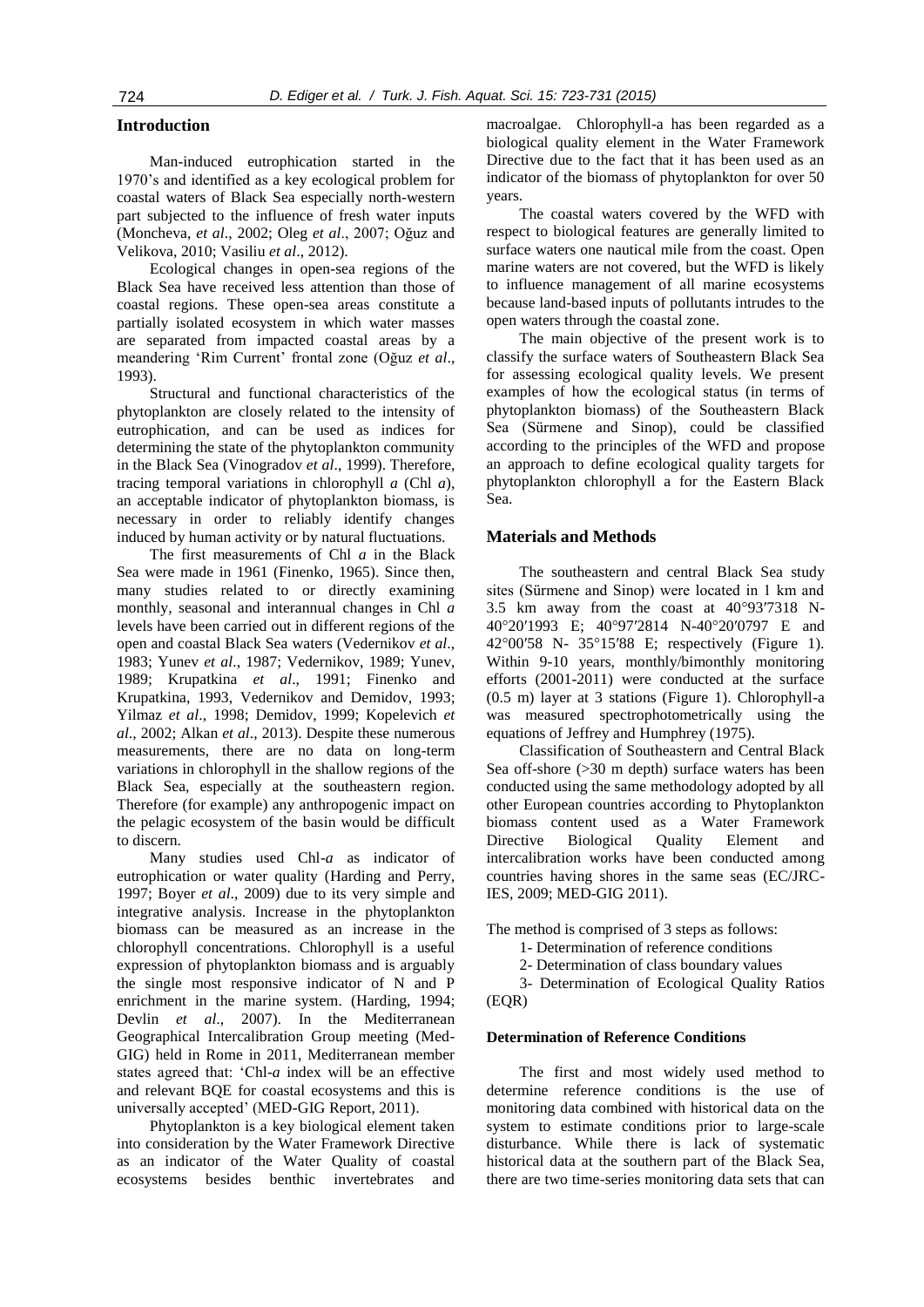

**Figure 1.** Locations of Sampling Stations in the Southeastern and Central Black Sea Regions.

be mined and used to help the estimation of the reference conditions.

Reference conditions were determined on a data set of a site in the South Central and Southeastern Black Sea with no anthropogenic influence. The station on the map marked RF has been used as a reference for both region. This station is considered as a reference station, i.e., non-impacted by anthropogenic influence, due to its distance from the main pollution sources on land (3.5 km off-shore). This site is also considered to be type K1 and K2 waters (see paragraph below) where the salinity is >17.5 indicating the marine waters (TUBITAK-MRC and MoEU-GDEM, 2014).

The coastal waters of SE Black Sea were classified in 8 different typologies (K1-K8) based on depth, salinity and substratum types (TUBITAK-MRC and MoEU-GDEM, 2014). In this study, types K1 and K2  $(>17.5 \text{ salinity}, >30 \text{ m depth})$  were considered because of availability of time-series data for those typologies and the reference conditions were set for those types.

The 90th percentale method has been used for determining reference conditions. This mathematical calculation applied on a seasonal longterm chlorophyll-a data set. 10 percentile (lower quartile) of the seasonal long-term data sets (time series period 2001-2011 for Sürmene and 2002-2010 for Sinop) was chosen as a reference value.

#### **Determination of Class Boundary Values**

The Water Framework Directive (2000/60/EC) requires classification, in terms of ecological status, for all European surface waters. The classification should be based on reference conditions, which are intended to represent minimal anthropogenic impact, and observed deviation from these conditions. Ecological status is to be expressed as a numerical value (the ecological quality ratio) between 1 (high ecological status) and 0 (bad ecological status) with intervals equating to: high, good, moderate, poor and bad ecological status.

It is recommended to use monthly data collected over a period of at least five years for this method (MED-GIG 2011). Furthermore, seasonal data sets including the same periods collected over a longer term can also be used. Each boundary class is determined from 10th, 25th, 50th, 75th, and 90th percentile calculated for each season"s data set for the entire period 2001-2011.

In these determined percentage brackets, 90% indicated the worst condition (BAD), 75% indicates a (POOR) condition, 50% indicates a (MODERATE), 25% indicates a (GOOD) and 10% indicates a very good (HIGH) condition.

#### **Determination of Ecological Quality Ratio (EQR)**

The Ecological Quality Ratio (EQR) which is a quantitative scale is obtained by dividing the reference value by the value monitored and is always between 0 and 1. When the value is closer to 1, it indicates a good status; when the value is closer to 0, it indicates a bad status. The stages of determination of EQR is depicted in Figure 2.

## **Results and Discussions**

Quality classification of the Southeastern Black Sea with Chlorophyll-a has been made using the data obtained from the studies conducted at Sürmene (>30 m,  $>17.5$  salinity) and at Sinop ( $>30$  m,  $>17.5$ salinity) sampling sites between 2001-2011 and 2002- 2010 respectively (Figure 1). The percentile method was used separately on the reference data and also on all the data collected from the stations and the results obtained are presented below.

Table 1 shows the reference values for Chl *a*, for each site of the Black Sea. One reference station was set for both site because of same water type. Using the same reference point has been deemed to be suitable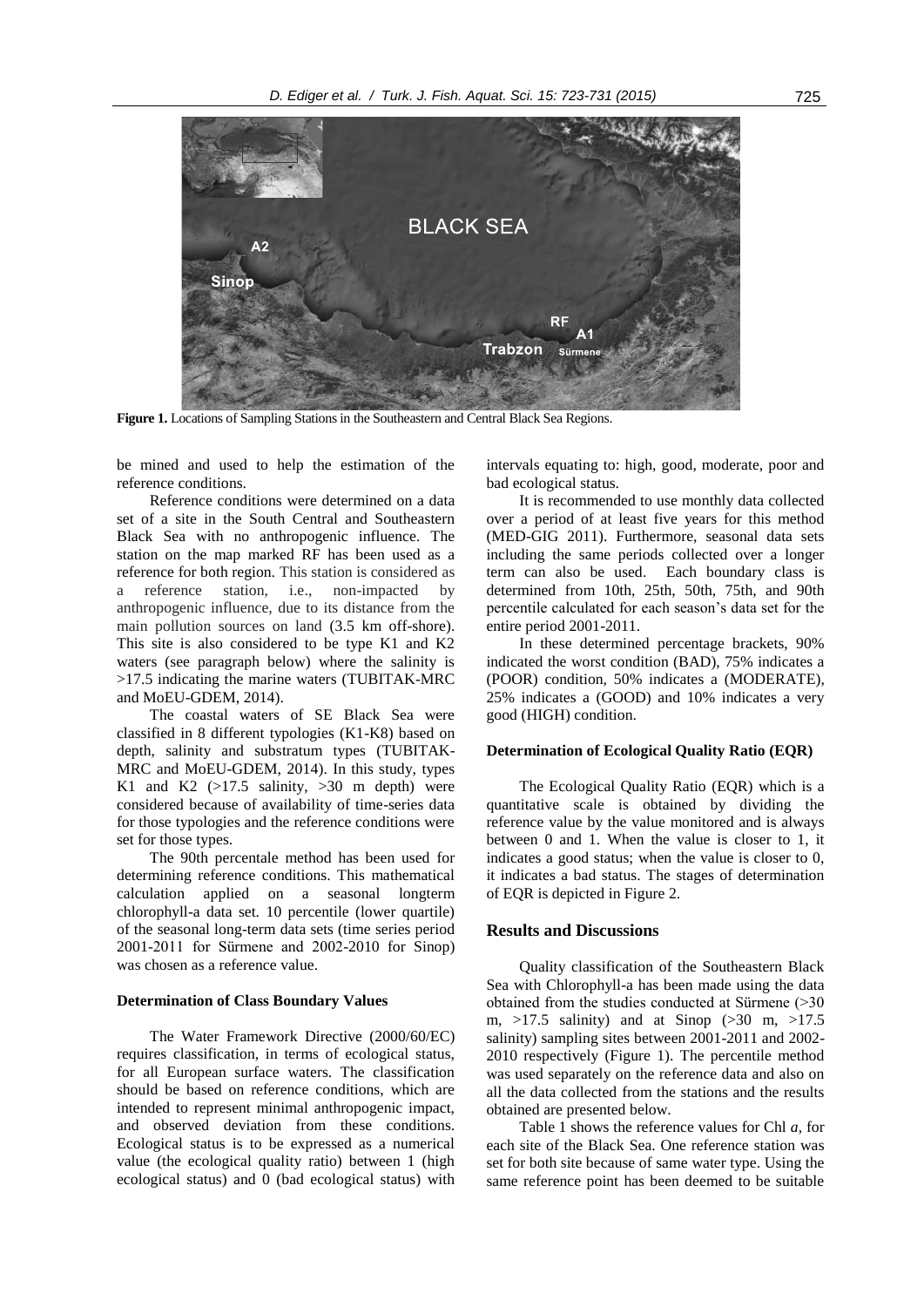

**Figure 2.** Basic principles for the classification of ecological status based on ecological quality ratios (adapted from Anon, 2003).

**Table 1.** Reference Values Determined for Chlorophyll-a (µg/L)

| Sampling site | Sampling intervals | Percentile 10 <sup>th</sup> |    |
|---------------|--------------------|-----------------------------|----|
| Sinop         | 2002-2010          | 0.18                        | ◡  |
| Sürmene       | 2001-2011          | V.16                        | 58 |

due to the fact that the depth of the water in both areas is deeper than 30 meters and away from the river inputs. Reference conditions in  $10<sup>th</sup>$  percentile of Chlorophyll- $a$  data were found as 0.16 and 0.18  $\mu$ g/L respectively for Sinop and Sürmene site of the SE Black Sea (Table 1). Sampling intervals of time series studies are different (Table 1) and reference values were taken into account during these time period.

10 percentile (lower quartile) of the data sets (time series period 2001-2011 for Sürmene and 2002- 2010 for Sinop) was chosen as a reference value to test applicability for definition of reference values. Reference values, were defined as 0.18 and 0.16 µg/L chlorophyll-a for Sinop and Sürmene site respectively. Reference values were also defined as seasonal for both sites and given in Table 2. Reference values in winter and autumn were higher than spring and summer.

In areas of southeastern (Sürmene) and central (Sinop) Black Sea, surface chlorophyll-*a*  concentrations varied between 0.16-2.75 and 0.18- 4.29 µg/L respectively that repeates systematically a seasonal pattern almost each year (Figure 3). The results of the statistical analysis of the data sets are depicted in Table 3. The mean and median values were estimated as 0.86 µg/L at Sürmene and 0.74 µg/L at Sinop.

In the classification analyses conducted for the Central and Southeastern Black Sea, all data (on a monthly/bimonthly basis) have been evaluated and also examined on a seasonal basis. Seasonal classifications have been made, due to the fact that seasonal variations have been determined to be high (Figure 3 and 4).

The highest average Chl-a was found in winter, spring and autumn, which would indicate favourable growth conditions for phytoplankton during these seasons (Table 4).

The boundaries were set applying a statistical approach. The reference and boundary values of chlorophyll-a were determined by calculating 10- 90% percentile of all the 9-10 years data and of the seasonal data sets in central and southeastern Black Sea (Figure 3 and 4).

The calculated  $10^{th}$ -90<sup>th</sup> percentile Chl-a concentrations (class boundaries) for overall data in the southeastern Black Sea for Sinop and Sürmene ranged from  $0.34$  to  $1.71$  and  $0.23$  to  $1.17 \mu g/L$ respectively (Table 4). Boundary values of chlorophyll-a for ecological status were determined and if chlorophyll-a concentrations was  $\leq 0.23$  µg/L, the status was considered as "high"; if it was between 0.24-0.39  $\mu$ g/L, 0.4-0.74  $\mu$ g/L, 0.75-1.17  $\mu$ g/L, >1.17 µg/L, the status was considered as good, moderate, poor and bad for Sürmene site. Similarly for the Sinop site, if chlorophyll-a concentrations was  $\leq 0.34$  µg/L "high"; between 0.35-0.62 µg/L "good"; between 0.63-1.04 µg/L "moderate"; between 1.04-1.71 µg/L "poor" and  $>1.71$   $\mu$ g/L "bad". The results obtained in the percentile of Chl-a were not very different for both site of the Black Sea in all boundary classes (Table 5).

The values of the Chl-a metric established as the boundaries between "high–good" and "good– moderate" status were 0.23 and 0.39 μg/L for Sürmene (SE Black Sea) and 0.34 and 0.62 μg/L for Sinop (central part of Black Sea) respectively (Table 5). Class boundary values were also defined as seasonal for Sürmene and Sinop site and results given in Table 6 and Figure 4.

It has been observed that the variations in seasonal class boundary values for both sites are more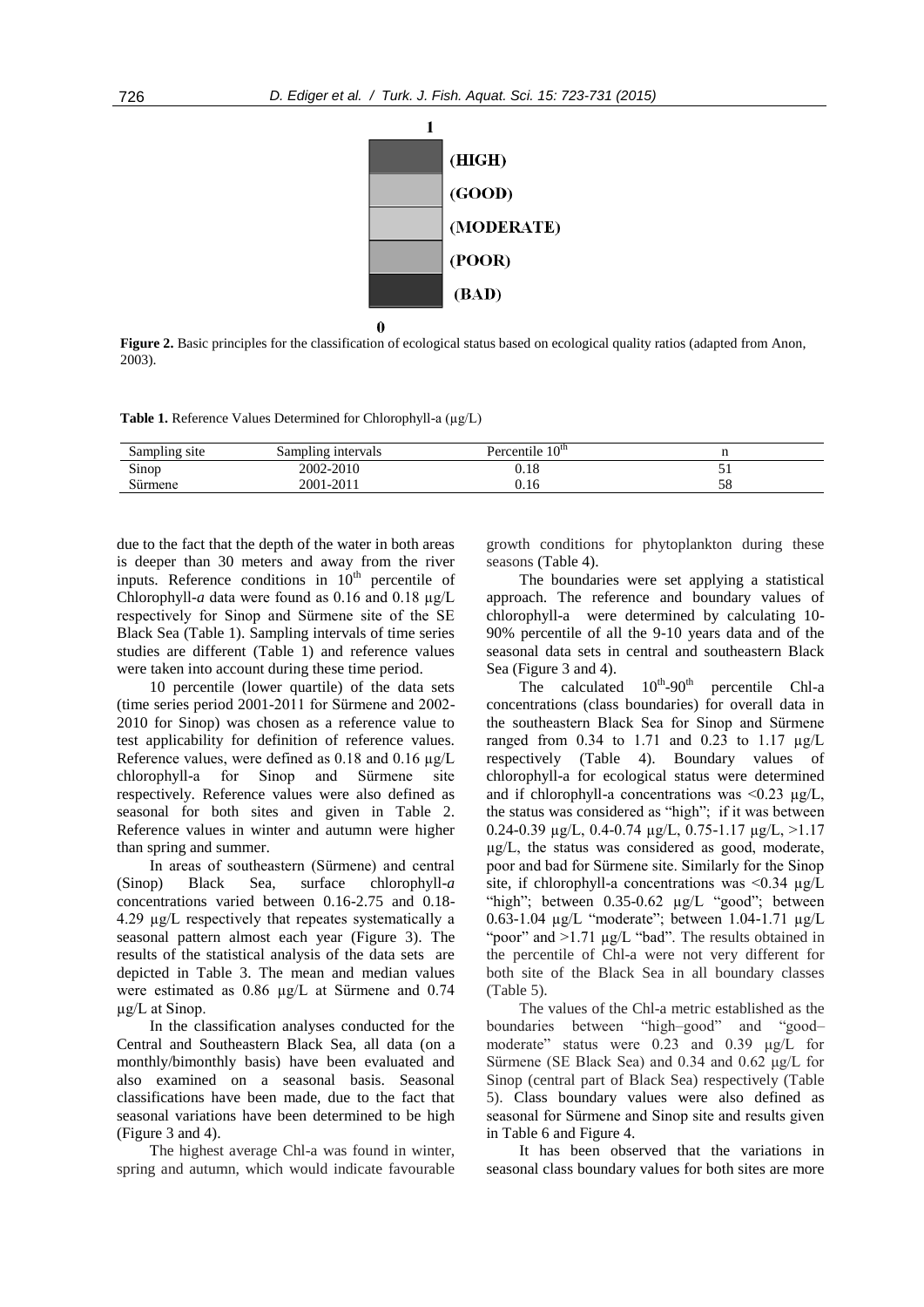| <b>REF</b> | Sürmene | Sinop |
|------------|---------|-------|
| Winter     | 0.34    | 0.43  |
| Spring     | 0.10    | 0.10  |
| Summer     | 0.11    | 0.12  |
| Autumn     | 0.26    | 0.26  |



**Figure 3.** Surface chlorophyll-a variation between 2001-2011 in Sinop and Sürmene area.

**Table 2.** Seasonal reference values determined (percentale 10<sup>th</sup>) for chlorophyll-a ( $\mu$ g/L)

**Table 3.** The results of statistical analysis of Southeastern and Central Black Sea data

|         | Southeastern BS (Sürmene) | South Central BS (Sinop) |
|---------|---------------------------|--------------------------|
| N       | 79                        | 67                       |
| average | 0.86                      | 1.18                     |
| median  | 0.74                      | 1.04                     |
| Stdev   | 0.59                      | 0.82                     |
| min     | 0.16                      | 0.18                     |
| max     | 2.75                      | 4.29                     |

**Table 4.** Seasonal statistics for Chlorophyll-a data sets of 2001-2011

|       | Sürmene |          |        |        |        | Sinop  |        |        |         | n     |
|-------|---------|----------|--------|--------|--------|--------|--------|--------|---------|-------|
|       | spring  | summer   | autumn | winter | spring | summer | autumn | winter | Sürmene | Sinop |
| ave   | 0.88    | $0.71\,$ | 0.82   | .08    | .20    | 0.77   | l.14   | 1.52   | 17-22   | 12-22 |
| stdev | 0.46    | 0.58     | 0.54   | 0.76   | 0.67   | 0.49   | 0.72   | 1.13   |         |       |
| min   | 0.17    | 0.16     | 0.17   | 0.16   | 0.23   | 0.18   | 0.23   | 0.41   |         |       |
| max   | 2.14    | 2.21     | .86    | 2.75   | 2.67   | . . 74 | 2.20   | 4.29   |         |       |

pronounced and that the difference in each class between summer and other season (Table 6 and Figure 4). Class boundary values have varied in 5 classification categories during winter, spring, summer and autumn and it is observed that the values are lower in summer (Figure 4 and Table 6).

These values were used for the assessment of the ecological status of >30 m depth waters of the southeastern and south central parts of the Black Sea based on BQE- phytoplankton biomass data.

EQR has been close to zero where water quality has been determined to be BAD and close to one when it has been determined to be HIGH (Figure 4). EQR is much lower than 1 in spring (EQR:0.25) and higher than 1 (EQR:1.11) in autumn and winter at Sürmene site. EQRs were calculated based on different reference condition for winter, spring, summer and autumn. As mentioned in the MED-GIG report (2011), it is normal to obtain such results (EQR >1) due to the oceanographic conditions of the deep water masses where the stations are located. The selected reference station data are suitable for Sinop site and the EQR has been close to zero where water quality has been determined to be BAD and close to one when it has been determined to be HIGH (Figure 4).

Due to the fact that no such data set is present for areas shallower than 30m to represent the near coastal areas, classification has not been made for these water masses. It is necessary to make plans in order to compensate for the missing data to make more reliable quality classifications in future.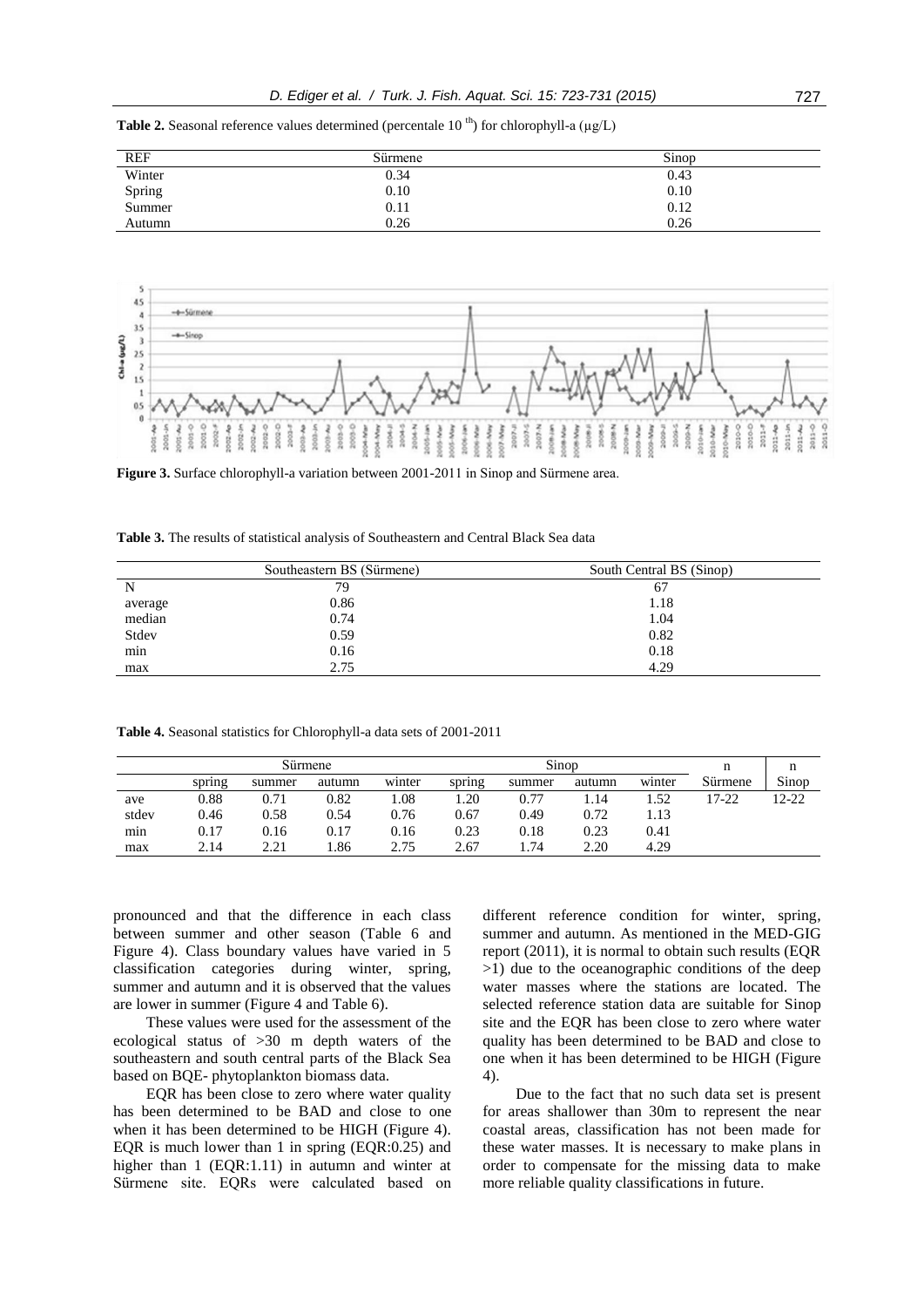

**Figure 4.** Seasonal Chlorophyll-a Class Boundary Values for Southeastern and Central Black Sea (µg/L) and the EQR values. These values were used for the assessment of the ecological status of >30 m depth waters of the southeastern and south central parts of the Black Sea based on BQE- phytoplankton biomass data.

**Table 5.** Class boundary values (Chl-a μg/L) for the time-series sites

| Site                  | $\sim$ 1<br>boundary | <b>Af1</b><br><b>boundary</b><br>Ť−M | $M-P$<br>boundary | , boundarv<br>'- F            |
|-----------------------|----------------------|--------------------------------------|-------------------|-------------------------------|
| ₹<br>sürmene          | $\sim$<br>∪.∠J       | ገ 30<br>U.JJ                         | 0.74              | 1 <sub>7</sub><br>1.11        |
| $\sim \cdot$<br>Sinop | 0.34                 | 0.62                                 | 1.04              | $\overline{\phantom{0}}$<br>. |

**Table 6**. Seasonal class boundary values of Chl-a (μg/L) at Sürmene and Sinop sites

| Sürmene $(>30 \text{ m})$ | Н    | G    | Μ    |      | В    |
|---------------------------|------|------|------|------|------|
| Winter                    | 0.31 | 0.42 | 1.11 | 1.56 | 2.10 |
| Spring                    | 0.41 | 0.63 | 0.82 | 0.97 | 1.44 |
| Summer                    | 0.22 | 0.28 | 0.52 | 1.00 | 1.23 |
| Autumn                    | 0.24 | 0.44 | 0.73 | 1.10 | 1.75 |
| Sinop $(>30m)$            | Н    | G    | М    | P    | B    |
| Winter                    | 0.61 | 0.71 | 1.13 | 1.84 | 2.92 |
| Spring                    | 0.48 | 0.66 | 1.07 | 1.64 | 1.89 |
| Summer                    | 0.24 | 0.34 | 0.77 | 1.01 | 1.50 |
| Autumn                    | 0.28 | 0.62 | 0.93 | 1.73 | 2.09 |

# **Discussion**

The results of the intercalibration studies (GIG Black Sea, 2011) for the Black Sea conducted within the scope of Water Framework Directive by neighboring countries (Bulgaria and Romania) having coasts in the same seas have been compared to the results obtained from the present study (Table 7).

The data available for the Black Sea is for the Central (Sinop) and Southeastern Black Sea (Sürmene) regions that are deeper than 30 meters.

However, the studies conducted in Bulgaria and Romania include coastal areas of inner sections of gulfs that are shallower than 30m. For this reason, the data has been examined to see what type of status is indicated for offshore and coastal waters before a comparison has been made. It has been determined that class boundary values (H/G and G/M) obtained for the offshore areas of Sinop and Sürmene that are deeper than 30 meters are considerably lower than the northwesten shelf areas (Table 7).

Table 7 and Figure 4 have been prepared to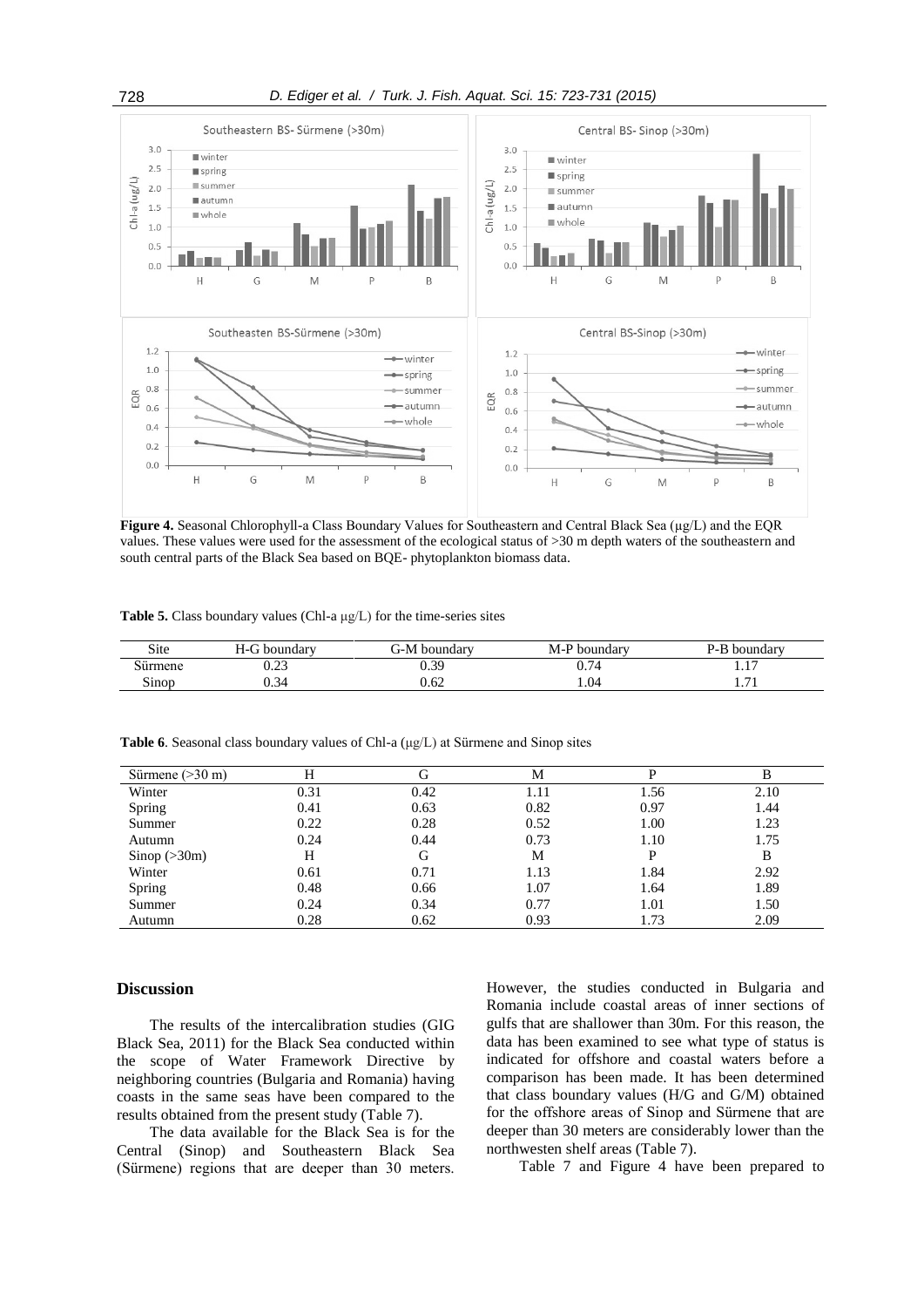compare the H-G, G-M, M-P and P-B values of the class boundaries obtained in Black Sea, to see seasonal variations and make an evaluation of "good environmental status" (GES) as required by Marine Strategy Framework Directive (MSFD) (2008/56/EC).

When the G/M class boundary values obtained by the evaluation of data available for areas deeper than 30 meters at both sites collected over different time periods are taken into consideration, the suitable target GES value for the Southeastern (Sürmene) and Central regions (Sinop) of the Black Sea is determined to be 0.39 and 0.62 μg/L for whole years data respectively (Table 5). The critical value will be the border between good and moderate (G/M) ecological status (Andersen *et al*., 2004). Since the WFD requires that all waters be restored to be above this value, the threshold value between good and moderate status will have significant economic consequences (Andersen *et al*., 2004).

Seasonal classifications have also been made due to the fact that both time series data exhibits seasonal variations. It is obvious that seasonal fluctuations occur, as can be seen in Figures 3 and 4. Class boundary values have varied in 5 classification categories during the all seasons and it is observed that the values are lower in summer (Figure 4 and Table 6).

There is a general agreement about the link between mean value of nutrients and mean values of chlorophyll in the coastal waters (MED-GIG 2011). However, there is no any correlation observed between environmental parameters (nutrients) and phytoplankton abundance with chlorophyll-a at both sites of the Black Sea. This might be due to the multifactoral interactions of phytoplankton communities and the non-linearity of the responses. Previous studies showed that small-sized microphytoplankton species were dominant in the studied area (Eker *et al*., 1999; Eker and Kıdeys, 2003). This may be attributed to the presence of small cells having problems of microscopic identification and to the difficulty in determination of their biomass (Llewellyn at al 2005).

On the other hand, pressure factors were also tested with chlorophyll as an impact factor based on the use of LUSI/LUSIVal (Land Uses Simplified Index) pressure indeces (Flo *et al*., 2011, Romero *et al*., 2013) where the similar work was done in all Turkish coastal Water bodies (Tan *et al*., 2015 (in preparation), TUBITAK-MRC and MoEU-GDEM, 2014). Figure 5 shows the relationship between the

**Table 7.** Comparison of high (H) and good (G) class boundary chlorophyll-a values (μg/L)

| Type                                               |                   | Chl-a $(mg/m^3)$ |      |        |      |        |      |        |      |                              |
|----------------------------------------------------|-------------------|------------------|------|--------|------|--------|------|--------|------|------------------------------|
|                                                    | Site              | Winter           |      | Spring |      | Summer |      | Autumn |      | Ref                          |
|                                                    |                   | H/G              | G/M  | H/G    | G/M  | H/G    | G/M  | H/G    | G/M  |                              |
| $<$ 30 m Mesohaline<br>Mixed substratum            | Kaliakra          | 0.77             | 2.30 | 0.79   | 0.97 | 0.65   | 1.12 | 1.32   | 1.82 | <b>GIG Black Sea</b><br>2011 |
| exposed<br>$<$ 30 m Mesohaline                     |                   |                  |      |        |      |        |      |        |      |                              |
| Mixed substratum<br>exposed                        | Galata V.<br>Bay  | 1.4              | 1.7  | 1.3    | 2.2  | 1.2    | 2.1  | 0.8    | 1.3  | <b>GIG Black Sea</b><br>2011 |
| $<$ 30 m Mesohaline<br>Mixed substratum<br>exposed | <b>Burgas Bay</b> | 1.05             | 1.7  | 1.4    | 2.1  | 0.8    | 1.2  | 0.7    | 1.2  | <b>GIG Black Sea</b><br>2011 |
| $>$ 30 m salinity<br>>17.5                         | Sinop             | 0.61             | 0.71 | 0.48   | 0.66 | 0.24   | 0.34 | 0.28   | 0.62 | Present study                |
| $>$ 30 m salinity<br>>17.5                         | Sürmene           | 0.31             | 0.42 | 0.41   | 0.63 | 0.22   | 0.28 | 0.24   | 0.44 | Present study                |



**Figure 5.** Relationships between pressure (LUSIVal) and impact  $(90<sup>th</sup>$  percentile ( $\mu g/L$  Chl-a) data for the region.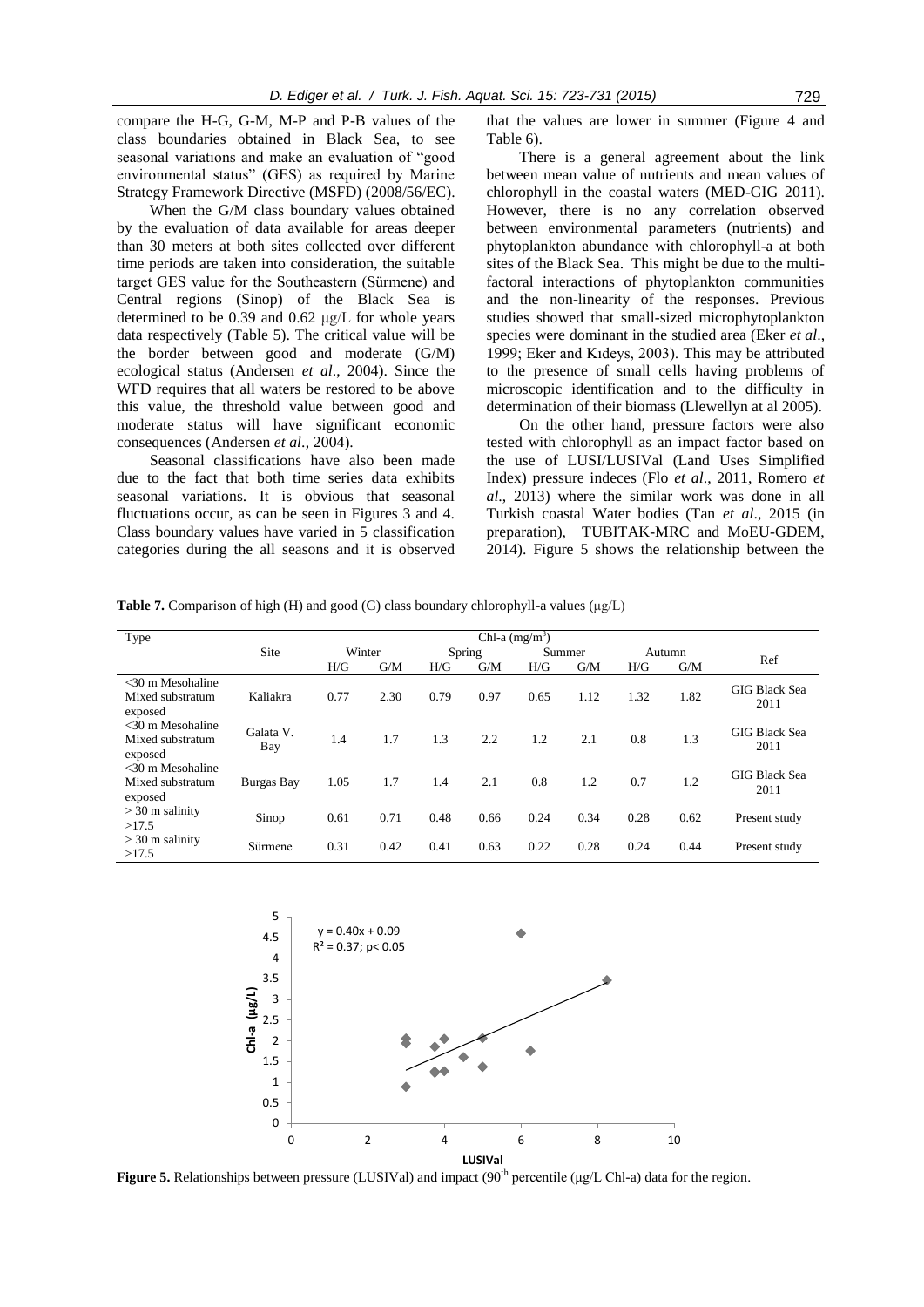LUSIVal and Chlorophyll-a values is significant for the coastal water bodies of the Black Sea. Based on these results, it might be speculated that nutrient loadings due to different land uses contributes algal growth which may create eutrophication in the coastal water bodies whereas in this study these waters could not be classified.

Scaling of Chl-a concentrations was proposed for the first time in this study for Southeasten Black Sea waters (>30 m depth waters). This scale includes the five levels of ecological status implied by the Water Framework Directive. An ecological quality scale based on Chl-a concentrations was therefore proposed (Table 7). Chl-a scaling can be a promising tool if applied at temporal and spatial structures and therefore, water masses can be identified regarding their trophic state. Reliable assessments based on single variable indicators can be carried out only if long term measurements of chlorophyll concentrations are available at waters of different typologies.

Further testing needs to undertaken over the next five years to compare more complete datasets from a greater number of non impacted and impacted waterbodies. As more information becomes available, boundary conditions will potentially be revised as our confidence in the reference data increases.

#### **Acknowledgement**

This study was carried out as a part of the the DeKoS Project (Marine and Coastal Waters Quality Determination and Classification Project, No: ÇTÜE 5118703) supported by the Ministry of Environment and Urbanisation, and coordinated by TUBITAK-MRC".

## **References**

- Alkan, A., Zengin, B., Serdar, S. and Oğuz, T. 2013. Long-Term (2001-2011) temperature, salinity and chlorophyll-a variations at a southeastern coastal site of the Black Sea. Turkish Journal of Fisheries and Aquatic Sciences, 13: 57-68. doi:10.4194/1303-2712 v13-1-08
- Anderden, J.H., Conley D.J. and Hedal S. 2004. Palaeoecology, reference conditions and classification of ecological status: the EU Water Framework Directive in practice. Mar. Poll. Bull. 49: 283-290. doi:10.1016/j.marpolbul.2004.04.014
- Anon. 2003. Principles and methods for establishing reference conditions and ecological status class boundaries for inland surface waters. In: G. Ærtebjerg, J.H. Andersen, O.S. Hansen (Eds.), Policy Summary to the REFCOND Guidance Document. CIS Working Group 2.3.
- Boyer, J.N., Kelble, C., Ortner, P.B. and Rudnick, D.T. 2009. Phytoplankton bloom status: Chlorophyll a biomass as an indicator of water quality condition in the southern estuaries of Florida, USA. Ecological Indicators, 9: 56–67.
- Demidov, A.B. 1999. Spatial and temporal variability of

chlorophyll "a" in the Black Sea in the winter-spring period, Oceanology, 39: 688–700.

- Devlin, M., Best, M., Coates, M., Bresnan, E., O"Boyle, S., Park, R., Silke, J., Cusack, C. and Skeats, J. 2007. Establishing boundary classes for the classification of UK marine waters using phytoplankton communities. Marine Pollution Bulletin 55: 91–103. doi:10.1016/j. marpolbul.2006.09.018
- EC/JRC-IES, 2009. Environment and Sustainability Inst. Envir. Sust. JRC EC, 93 pp.
- Eker, E., Georgieva, L., Senichkina, L. and Kideys, A.E. 1999. Phytoplankton distribution in the western and eastern Black Sea in spring and autumn 1995, ICES J. Mar. Sci., 56: 15-22.
- Eker-Develi, E. and Kideys, A.E. 2003. Distribution of phytoplankton in the southern Black Sea in summer 1996, spring and autumn 1998, J. Mar. Syst., 39: 203- 211. doi:10.1016/S0924-7963(03)00031-9
- Finenko, Z. 1965. Primary production of the Black and Azov Seas as well as the tropical part of the Atlantic Ocean, PhD thesis, Minsk: Byelorussian State University (in Russian).
- Finenko, Z.Z. and Krupatkina, D.K. 1993. Primary production in the Black Sea during winter-spring period. Oceanology, 33: 94–104.
- Flo E., Camp J. and Garcés E. 2011. Assessment Pressure methodology, Land Uses Simplified Index (LUSI), BQE Phytoplankton, Spain.
- GIG (Geographical Intercalibration Group) Black Sea, 2011. WFD Intercalibration Phase 2: Milestone 4b report EC-JRC, UK., 73 pp.
- Harding, L. 1994. Long term trends in the distribution of phytoplankton in Chesapeake Bay: roles of light, nutrients and streamflow. Marine Ecology Progress Series, 104: 267–291.
- Harding Jr., L.W. and Perry, E.S. 1997. Long-term increase of phytoplankton biomass in Chesapeake Bay, 1950- 1994. Marine Ecology Progress Series, 157: 39-52.
- Jeffrey, S.W. and Humphrey, G.F. 1975. New spectro photometric equations for determining chlorophyll a, b, c1 and c2 in higher plants and natural phytoplankton. Bioch Physiol Pflanz (BPP), 165: 191–194.
- Kopelevich, O.V., Sheberstov, S.V., Yunev, O., Basturk, O., Finenko, Z.Z., Nikonov S. and Vedernikov, V.I. 2002. Surface chlorophyll in the Black Sea over 1978- 86 derived from satellite and in situ data. J. Mar. Systems, 36: 145-160.
- Krupatkina, D.K., Finenko, Z. and Shalapyonok, A. 1991. Primary production and size-fractionated structure of the Black Sea phytoplankton in the winter-spring period, Mar. Ecol. Prog. Ser., 73: 25–31.
- Llewellyn, C., Fishwick, J. and Blackford, J. 2005. Phytoplankton community assemblage in the English Channel: a comparison using chlorophyll a derived from HPLC-CHEMTAX and carbon derived from microscopy cell counts. J Plankton Res., 27: 103–119. doi:10.1093/plankt/fbh158.
- Mediterranean Geographical Intercalibration Group (MEDGIG), 2011. Water Framework Directive 2nd Intercalibration Phase: Milestone 5 report.
- Moncheva, S., Dontcheva, V., Shtereva, G., Kamburska, L., Malej, A. and Gorinstein, S. 2002. Application of eutrophication indices for assessment of the Bulgarian Black Sea coastal ecosystem ecological quality. Water Science and Technology 46(8): 16-28.
- Oğuz, T., Latun, V.S., Latif, M.A., Vladimirov, V.V., Sur,